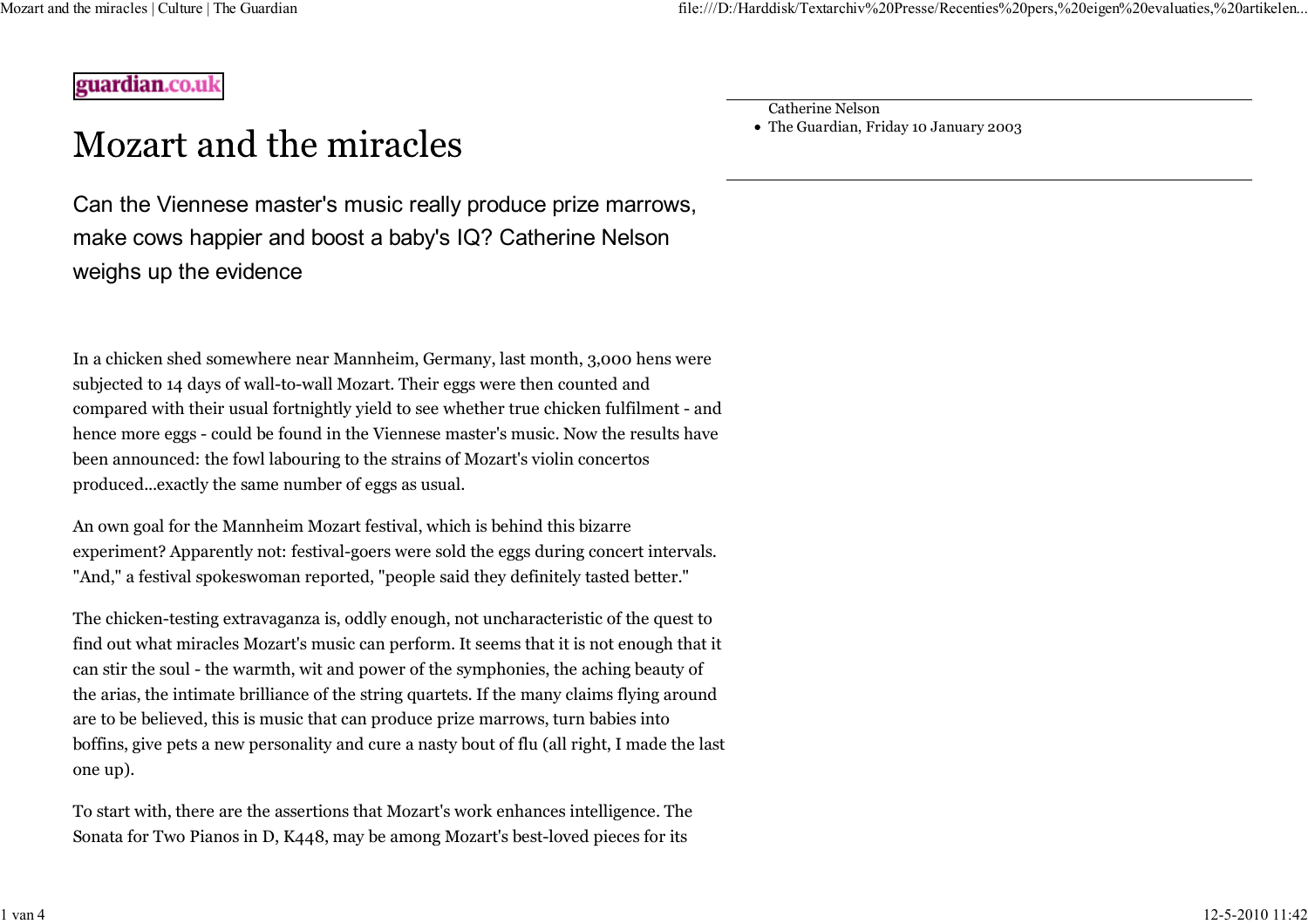sparkle and expressive delicacy, but it is also the magic number for the so-called Mozart Effect. K448 was alighted upon by Gordon Shaw and Frances Rauscher, University of California researchers, in the early 1990s for its potential intellect-boosting characteristics (highly organised musical motifs repeated at regular yet lengthy intervals). They played the sonata to a group of college students for 10 minutes and found that after listening, their skills in cutting and folding paper had come on a treat. "Mozart makes you brainier!" boasted the headlines, and a folk belief was born.

Then there is Don Campbell. This self-styled Mozart Effect guru from Colorado spun the findings of the Shaw- Rauscher research into a multi-million-dollar industry of books, recordings and lecture tours, employing an inimitable brand of pop psychology and wide-eyed mysticism. He has even trademarked the phrase "Mozart Effect". "Mozart's music has an exceptional power of organising and clarifying space-time perception," he claims. "But the Mozart Effect is much more than just Mozart. It demands that we look at how auditory stimulation, in the form of music, can improve long-range memory, language development and physical co-ordination as well as reduce stress levels."

Campbell's ideas have been a hit with parents desperate to get their hands on the holy grail of how to increase baby brainpower. His latest book is entitled The Mozart Effect for Children, and sales of his numerous recordings - which include 10 CDs for children, three for babies and one specifically designed for the foetus - have topped the 2m mark. Inevitably, his theories have made their way into educational and health policies. In Tennessee and Georgia, for example, every newborn is given a free Mozart CD.

I asked Campbell why Mozart has the magic touch, but not, say, Haydn, whose music has structural similarities. Campbell puts it all down to image. "He was a child prodigy who died young and yet he wrote a phenomenal amount of music. He has a fascinating story that people can identify with."

Not everyone is convinced. Professor Curtis Price, principal of the Royal Academy of Music in London, is sceptical. "I can't comment on up-to-date research, but a few years ago I attended a conference in Chicago, a large part of which was on the Mozart Effect.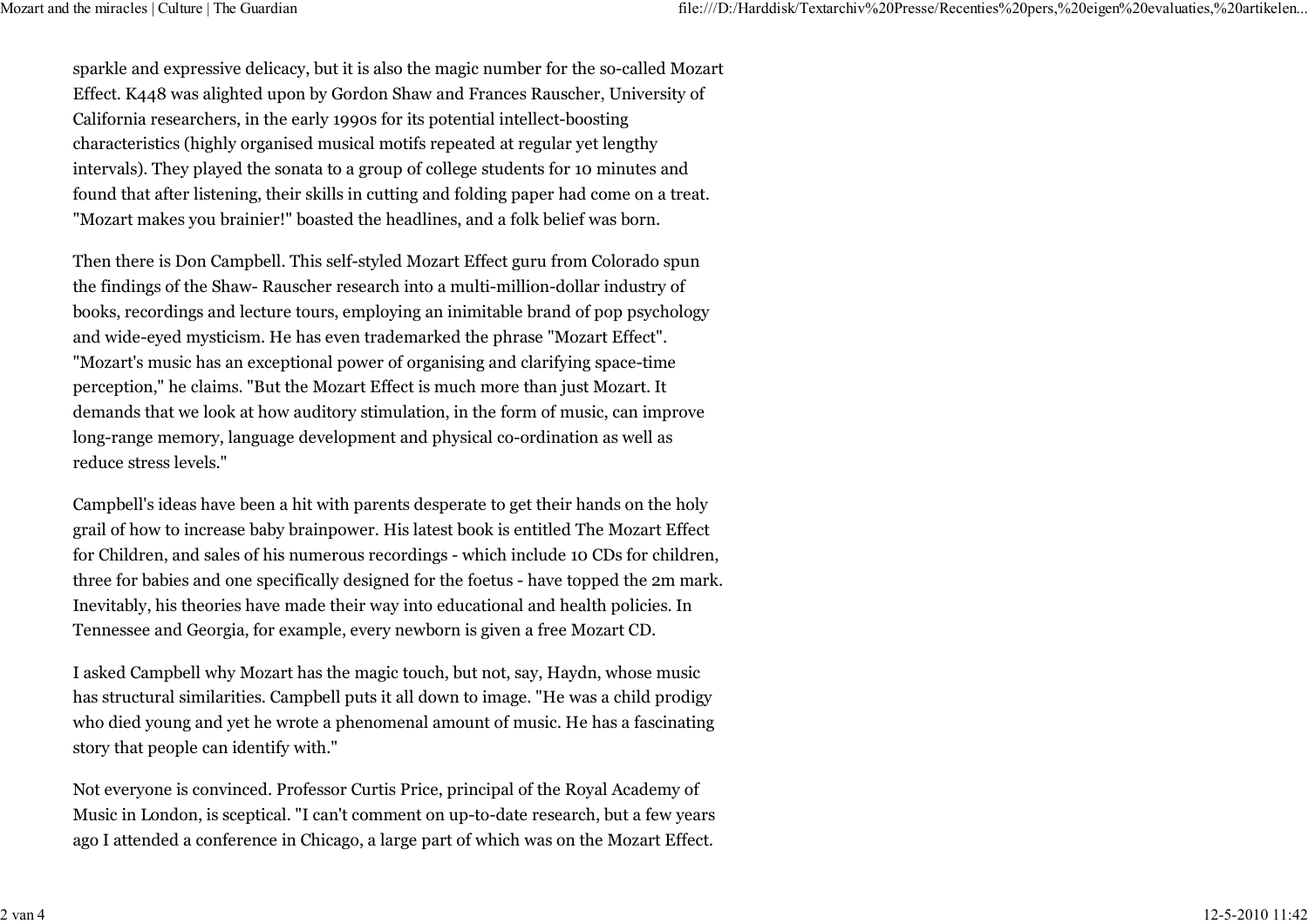And I came away with the distinct impression that the Mozart Effect does not exist. It's a nice idea, but it's a fiction - a product of flawed, pseudo-scientific research."

However, Price is certain that Mozart does have a certain power. "I've just spent two weeks conducting auditions for the Royal Academy, and the music that is the most revealing and the most difficult is Mozart's. It sounds so simple, but it reveals everything about the performer's talent, potential and accomplishment. It's so beautifully crafted that the slightest flaw in performance is noticeable. If you listen to Alfred Brendel, Mitsuko Uchida - the most distinguished performers - this is the music they say they find the most challenging."

Listening to Price enthuse, you would hardly believe that Mozart's music is often relegated to mere background listening as a means of self-improvement. But reports of its uncanny powers just keep cropping up. Welsh science teacher Anne Savan demonstrated in the mid-1990s that when disruptive children were played Mozart symphonies during lessons over a five-month period, their behaviour improved. And last month a South Yorkshire primary school reported that the composer's symphonies had brought about a dramatic improvement when used to accompany maths lessons, leading the head teacher to comment that Mozart reaches parts of the brain that other composers simply don't.

It is not simply schoolchildren who benefit from a spot of Mozart. In 1990, Newsweek reported that officials in the Canadian city of Edmonton piped his string quartets into the city squares to pacify jostling pedestrians; they found that it had the added benefit of deterring drug dealers. In January this year, Britain's First Great Eastern Railways discovered that late-night vandalism and violence at railway stations in Essex was tempered by Mozart. Eine Kleine Nachtmusik, perhaps?

And the Mannheim chicken-testers are not alone. In 1996, a study by a German agricultural federation and Purdue University, Indiana, concluded that cows treated to Mozart melodies produced substantially more milk. Dogs in a Belfast shelter relaxed and barked less when played Mozart, according to research by Queen's University, Belfast, and the National Canine Defence League.